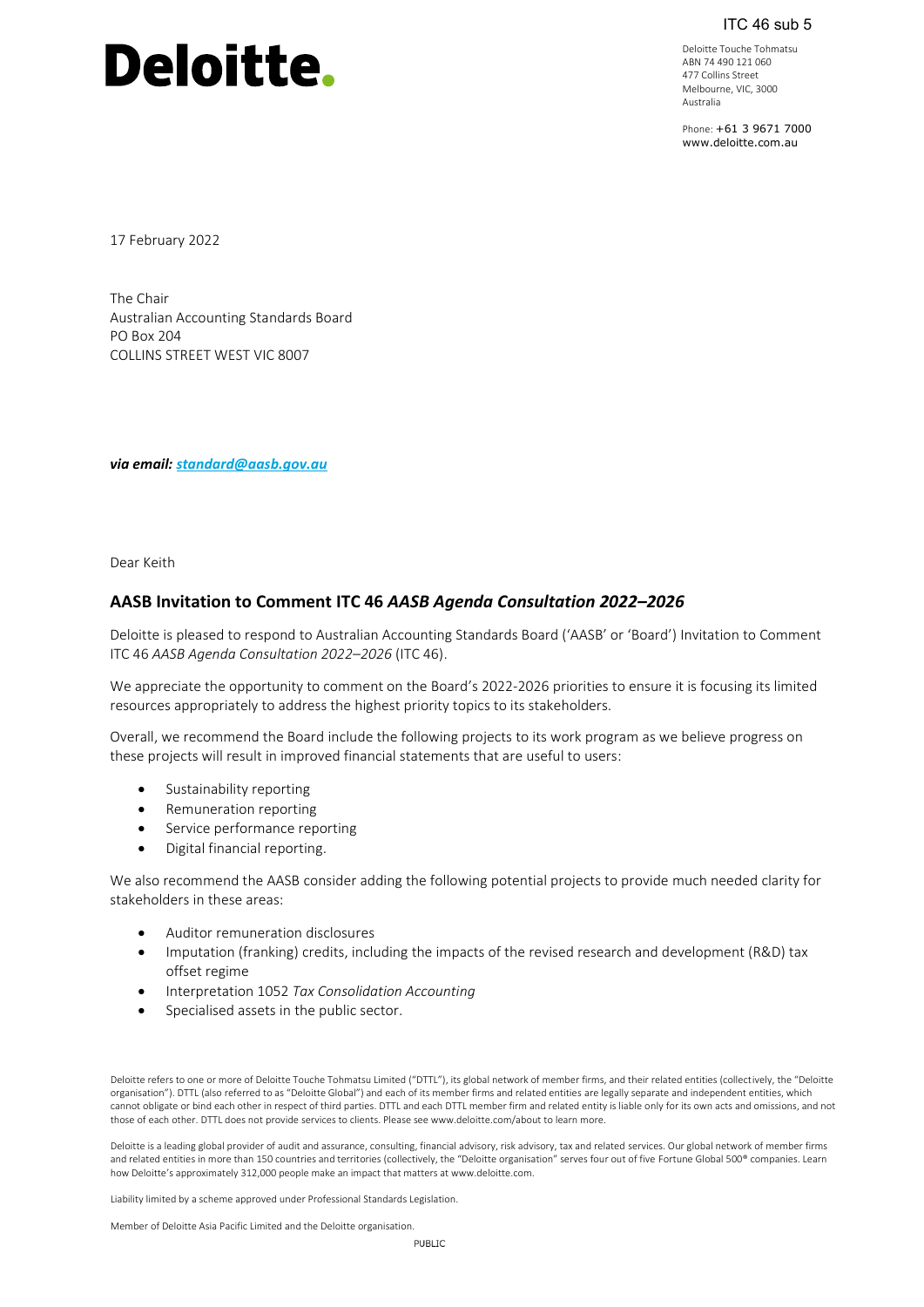

Our detailed responses to the AASB Request for Comment in ITC 46 are outlined in the Appendix.

Please contact me at +61 3 9671 7871 o[r moverton@deloitte.com.au](mailto:moverton@deloitte.com.au) if you wish to discuss any of our comments.

Yours sincerely

Mortes

**Moana Overton** Partner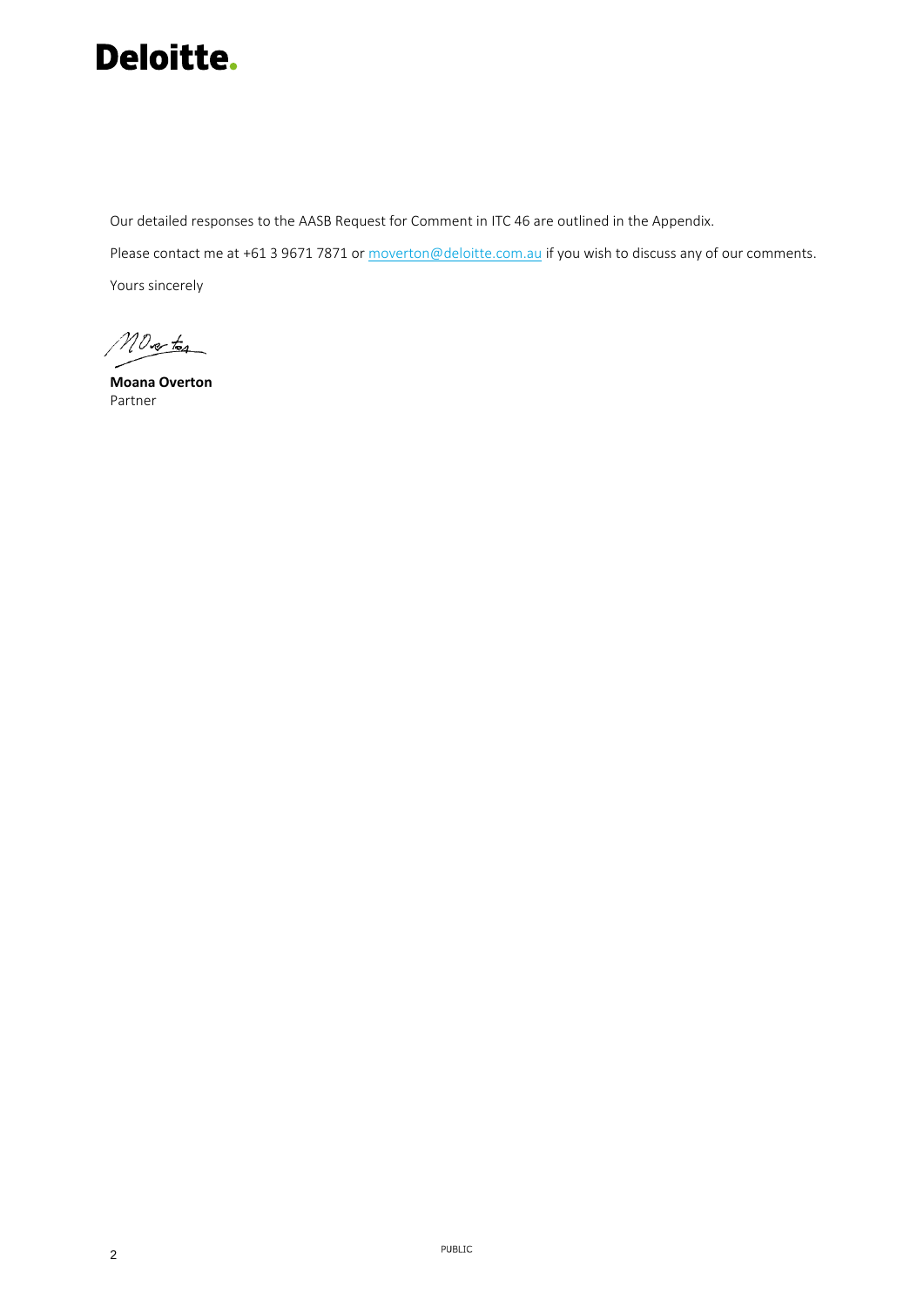# **APPENDIX – DETAILED RESPONSES TO THE AASB REQUEST FOR COMMENTS IN ITC 46**

#### **1. Inactive projects**

#### **Are there any inactive projects you think should be retained in the AASB 2022–2026 work program?**

#### *For-profit sector projects*

We believe that the project on remuneration reporting should be retained in the AASB 2022–2026 work program with a medium priority. In progressing this project, we believe the scope needs to be focussed on improving and streamlining remuneration reporting requirements to address the concerns relating to poor remuneration disclosures. However, we have concerns about the AASB's capacity in taking on this project independently and recommend that the AASB should work effectively with Treasury to ensure that project objectives are achieved on an efficient and timely basis.

We do not support retaining the project on crowd-sourced equity funding as we believe that the AASB has adequately dealt with this issue and it appears that the AASB has not received further stakeholder concerns on this matter.

#### *Not-for-profit ('NFP') sector projects*

While we appreciate that there is room for improved and simplified fundraising reporting in the NFP space due to the absence of a generally accepted Australia-wide definition of 'fundraising', we do not support the AASB retaining the project on the definition of fundraising.

As each state and territory have their own definition of fundraising, we have concerns on how a new standardised definition of fundraising developed by the AASB would be adopted in practice. We note that for a new standardised definition of fundraising to improve reporting, each state and territory would be required to amend its legislation for the new definition to take effect. Accordingly, unless each state and territory will amend its legislation to take into account a new standardised definition of fundraising, this will not achieve the project aim to address the lack of transparency and comparability of fundraising activities between NFP entities that operate in various jurisdictions.

We also note that as part of ACNC's work on reducing red tape for charities that engage in fundraising activities that are regulated by state and territory agencies, the ACNC has made progress on streamlined reporting arrangements on licensing requirements and annual reporting obligations. Given that the ACNC is currently harmonising ACNC regulatory requirements with the numerous state and territory laws that cover charities, we think the ACNC might be better placed to take on this project. If the AASB decides to retain this project on its agenda, we believe it is imperative that the AASB works closely with the ACNC to ensure that the project objectives are achieved.

In respect of the project on long term discount rates, we believe this project should not be retained as we understand the issue with the spot rate is not isolated to the public sector. While the nature and mechanics of defined benefit plans in the public sector may be different to other sectors, these differences do not, in our opinion warrant separate accounting standard-setting for the public sector.

# *Other projects*

We do not support retaining the project on co-operatives and mutual entities as we believe that the AASB has adequately dealt with this issue via the FAQ issued in July 2018 and it appears that the AASB has not received further stakeholder concerns on this matter.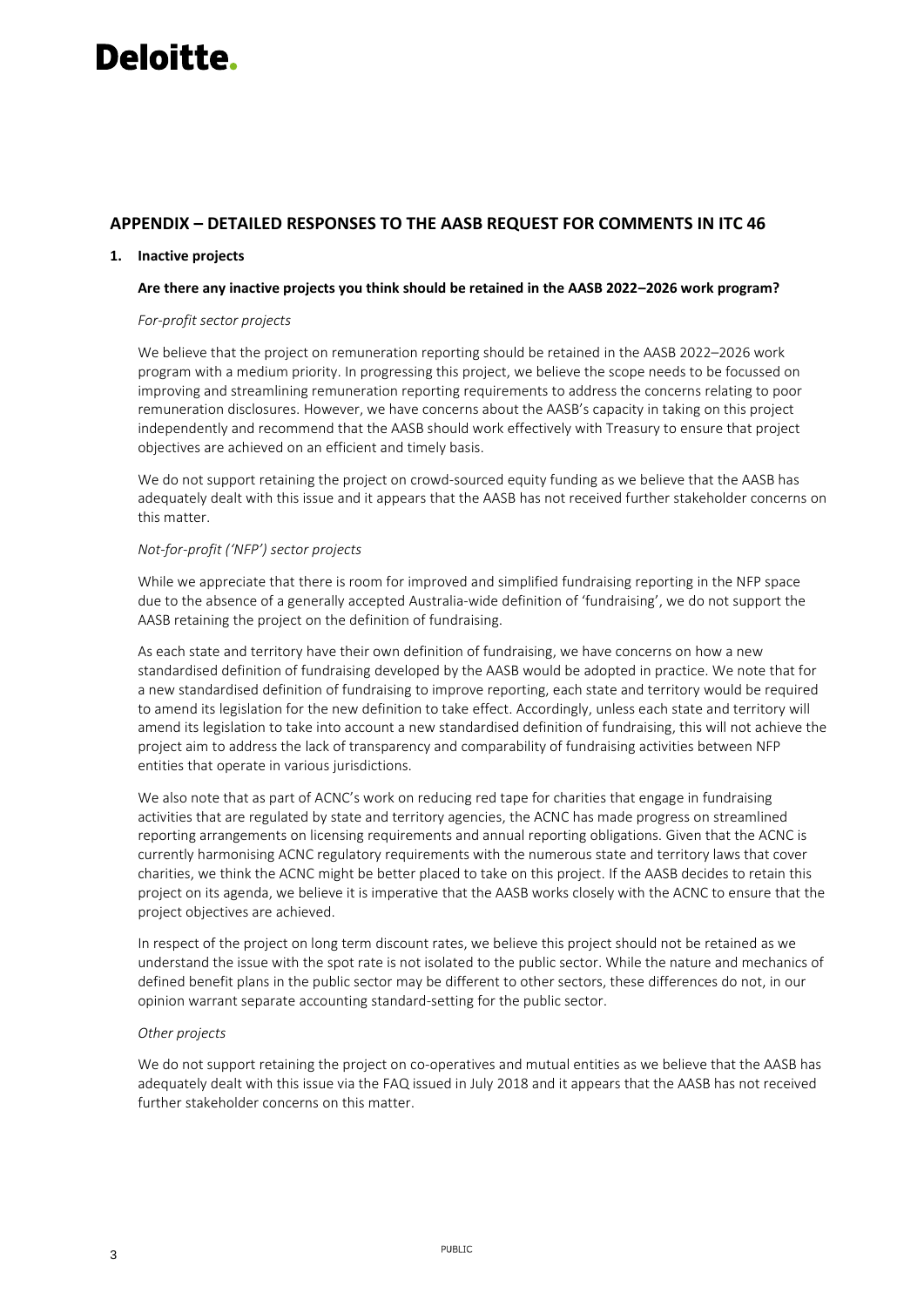# **2. Potential projects**

**a. Do you agree that the AASB should add any of the proposed external reporting projects to the work program? Include any feedback as to the scope of the proposed external reporting projects.**

# *Sustainability reporting*

We believe that the project on sustainability reporting should be added to the AASB 2022–2026 work program with a high priority.

We echo the views expressed in our submission to AASB Invitation to Comment ITC 48 *Extended External Reporting*.

We remain committed to the goal of global sustainability standards and will continue to support the new International Sustainability Standards Board with stakeholders around the world. We encourage the AASB to be an integral part of, and play an instrumental role in, the development of such global sustainability standards.

We further believe the AASB should dedicate resources to developing domestic sustainability reporting material for the not-for-profit sector as these entities may require supplemental guidance to the global standards which are developed for for-profit companies.

#### *Service performance reporting*

Service performance reporting is a project of a high importance in the NFP space as many of the NFP private entities financial statement users would find service performance disclosures useful for accountability and decision making. Accordingly, we believe that the project on service performance reporting should be added to the AASB 2022–2026 work program with a medium priority.

Given the long timeframe as AASB started this project in 2009, we think it is imperative for the AASB to proceed with this project with the aim of making significant progress as soon as possible. If the AASB decides not to proceed with the project as a priority, organisations may develop their own framework which may result in a lack of comparability and may result in reduced support for the AASB project when it eventuates.

# *Digital financial reporting*

We fully support adding a project on digital financial reporting to the AASB 2022–2026 work program with a medium priority. We support the development of digital financial reporting practice in Australia. We believe this project would benefit from significant effort dedicated to establishing its scope to suit the Australian regulatory context.

**b. Are there any other projects you think the AASB should include as part of its work program for 2022–2026? Specify the scope of these projects and take into consideration the AASB's capacity for additional projects**

# **c. What priority would you give to each of the potential projects – high, medium or low?**

#### *Public sector projects*

We suggest that the AASB should consider including a project in respect of accounting for specialised assets in the public sector, such as cultural assets (e.g. collections, archive documents, memorabilia), heritage assets (e.g. artefacts with archaeological significance, buildings and structures with architectural significance), natural assets (e.g. trees, biodiversity, herbariums) specifically on the conservation efforts around these assets and impact of that on their replacement value. We note that there are accounting challenges around how these assets are in scope of AASB 116 *Property, Plant and Equipment* and certain application challenges of deriving fair value under AASB 13 *Fair Value Measurement.*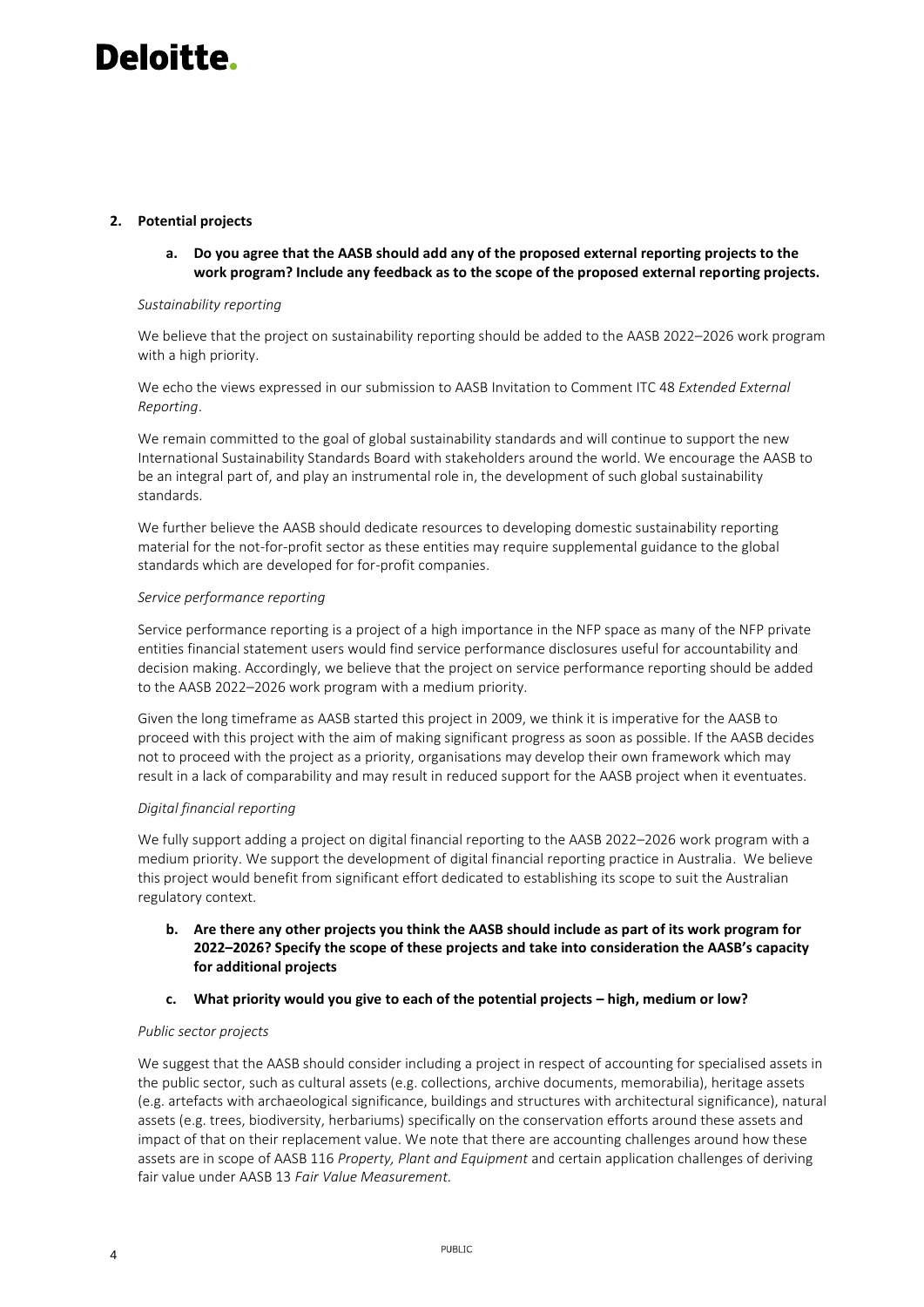#### *For-profit sector projects*

We suggest that the AASB should consider including the following projects to its work program to provide guidance to assist for-profit sector entities:

# • **Auditor remuneration disclosures**

We note that the AASB is currently working on the audit engagement related disclosures project and we encourage the AASB to continue its efforts in completing this project to improve such disclosures. In progressing this project, we suggest the AASB should revisit the relevant Australian Accounting Standards considering its current work on auditor remuneration. We note that there is some confusion in practice where corporate entities are requesting further guidance on auditor remuneration disclosures, specifically on the appropriate period (e.g., financial year basis), the treatment of agreed fee adjustments in subsequent periods and whether disclosures should be made on an accrued or cash basis. We suggest the AASB consider adding this project on its agenda with a medium priority.

• **Imputation (franking) credits under revised research and development (R&D) tax offset regime**

AASB 1054 only specifically requires the disclosure of the amount of imputation credits available for use in subsequent reporting periods. Some entities have chosen to provide additional disclosures on franking credits showing the reconciliation from the actual franking account balance at the reporting date to the adjusted franking account balance using the guidance in AASB 1054.14, and also the impact of franking debits arising from declared dividends which have not been recognised as a liability in the financial statements. We believe that it would be beneficial for the AASB to consider providing guidance to entities to ensure they are making useful and relevant franking credit disclosures which permit users of the financial statements to gain a more comprehensive understanding of the possible frankability of future distributions.

In addition to improving franking credits disclosures in general, we suggest the AASB also consider providing specific guidance around disclosures of deferred franking debits under the revised R&D tax offset regime. Under the revised R&D tax offset regime, we note that in cases where the entity is in receipt of refundable R&D tax offsets, this gives rise to deferred franking debits that reduce future franking credits arising from the payment of income tax. This is because a franking credit will not arise as a result of income tax payments until the deferred franking debits are recovered. The impacts of accrued refundable R&D tax offset amounts should be considered when disclosing the amount of franking credits available. This may require additional narrative or other disclosure so that users understand the future impacts of the deferred franking debits on the level of franking credits available.

Given the above, we believe that the AASB should consider adding a project on improving franking credits disclosures to its work program with a medium priority. As imputation (franking) credits disclosures are converged with the New Zealand Accounting Standards Board (NZASB), we note the AASB may wish to consult with the NZASB in progressing this project.

# • **Interpretation 1052** *Tax Consolidation Accounting* **(Int 1052)**

Given Int 1052 was issued in June 2005, we believe it is timely to consider conducting a post-issuance review as some of the discussion may no longer be relevant in practice, especially as there have been updates made in recent years to AASB 112 *Income Taxes*. We note that Int 1052 covers discussion around the formation of a tax consolidated group which was in context for first-time tax consolidation when it was first issued. However, companies are now dealing with other complexities of a tax consolidation group such as issues arising during a takeover and the computation of deferred taxes associated with investments in subsidiaries, particularly when a subsidiary is leaving the tax consolidated group. Accordingly, we suggest the AASB consider adding this project on its agenda with a medium priority to provide stakeholders with much needed clarity and guidance.